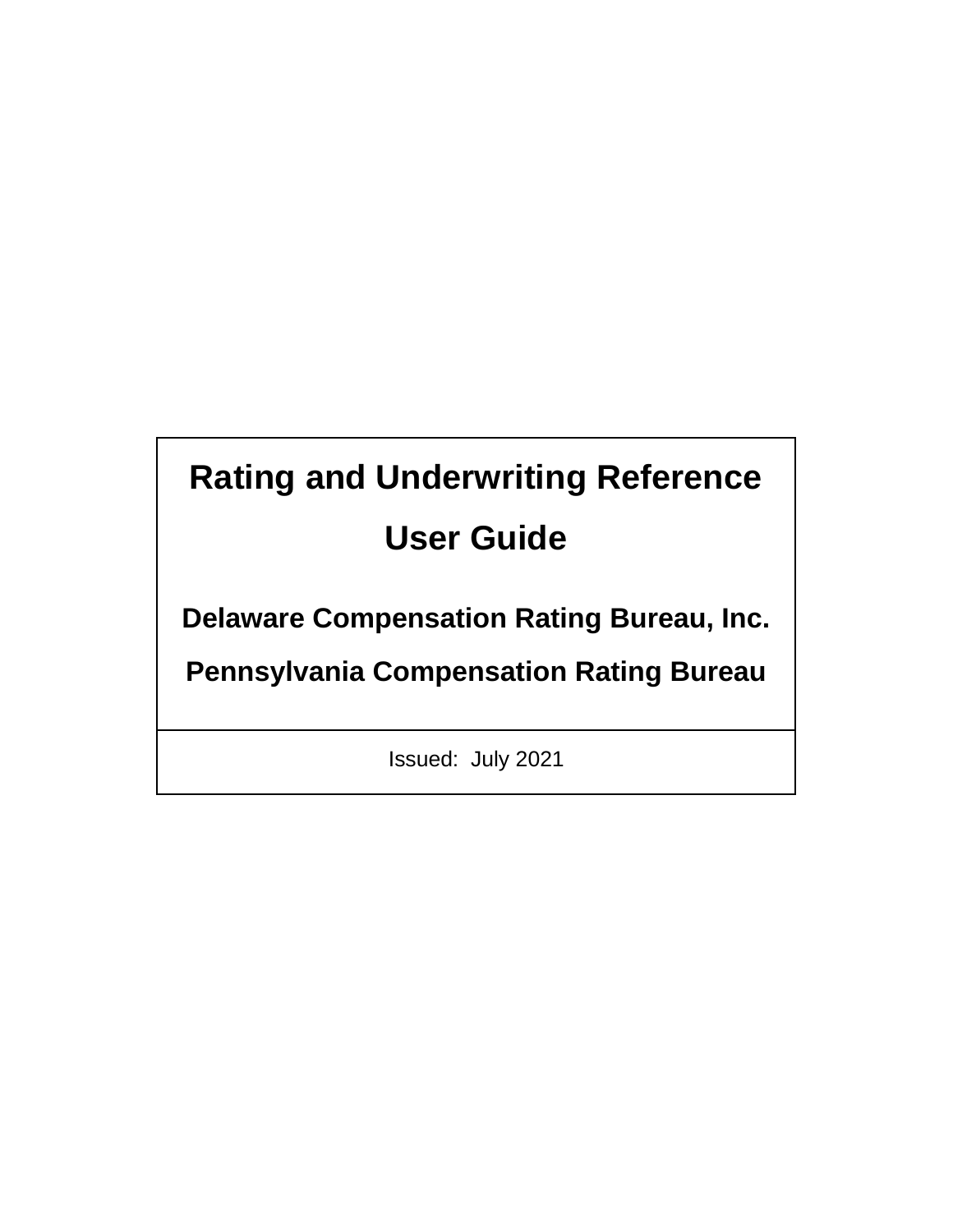# **TABLE OF CONTENTS**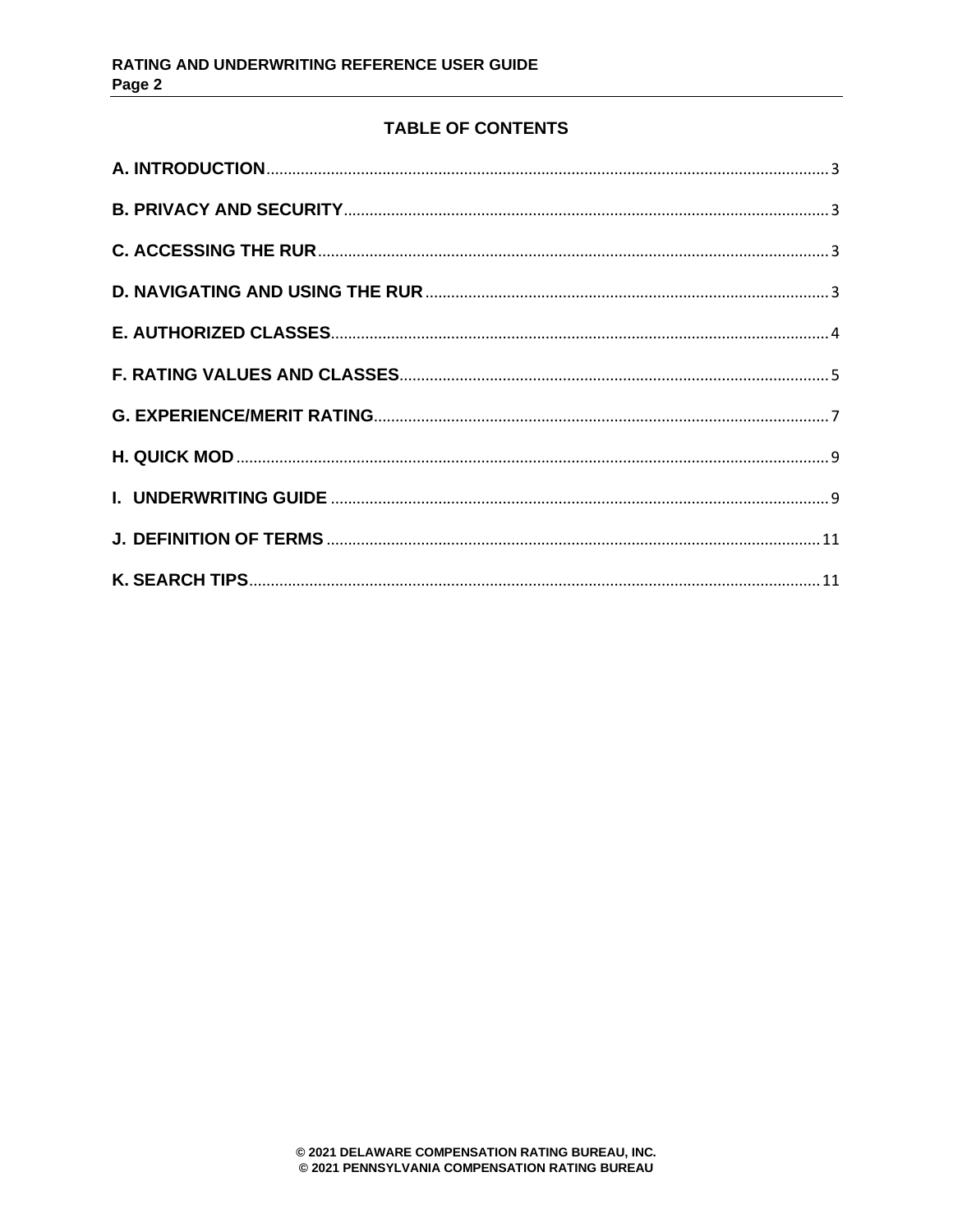# <span id="page-2-0"></span>**A. INTRODUCTION**

The Rating and Underwriting Reference (RUR) is a web-based application that provides the user with employer specific pricing elements, including authorized classes(s), workplace safety and contractor class credits as well as displaying the most current and historical experience modification(s) and merit ratings for an individual employer.

This guide will provide an overview of the functions available and helpful hints for using the application. It is recommended that the user read this document before using the application.

# <span id="page-2-1"></span>**B. PRIVACY AND SECURITY**

Users may view the DCRB/PCRB Privacy and Security Statement within the website. The Sign In screen for the Application Login contains a Privacy link that will provide access to the Privacy and Security Statement.

# <span id="page-2-2"></span>**C. ACCESSING THE RUR**

The RUR is located within the Application Login on the DCRB/PCRB website. The direct website for the Application Login is: [https://www.pcrbdata.com/ul.](https://www.pcrbdata.com/ul) The Application Login can also be accessed via a link on the DCRB/PCRB homepage, [www.dcrb.com](http://www.dcrb.com/) or [www.pcrb.com.](http://www.pcrb.com/)

Registered users should enter their **User Name** and **Password**. The password field is casesensitive. You must read the paragraph below these fields and click the **I Agree** button to proceed.

The RUR is available to all users of the Application Login. If you are not a registered user, click on the **First Time User** link and complete the registration form.

Once successfully logged in, the user will observe the Application Manager home screen. Select **Rating and Underwriting Reference** to launch the application.

# <span id="page-2-3"></span>**D. NAVIGATING AND USING THE RUR**

Once users have launched the application, the following screen will be displayed:

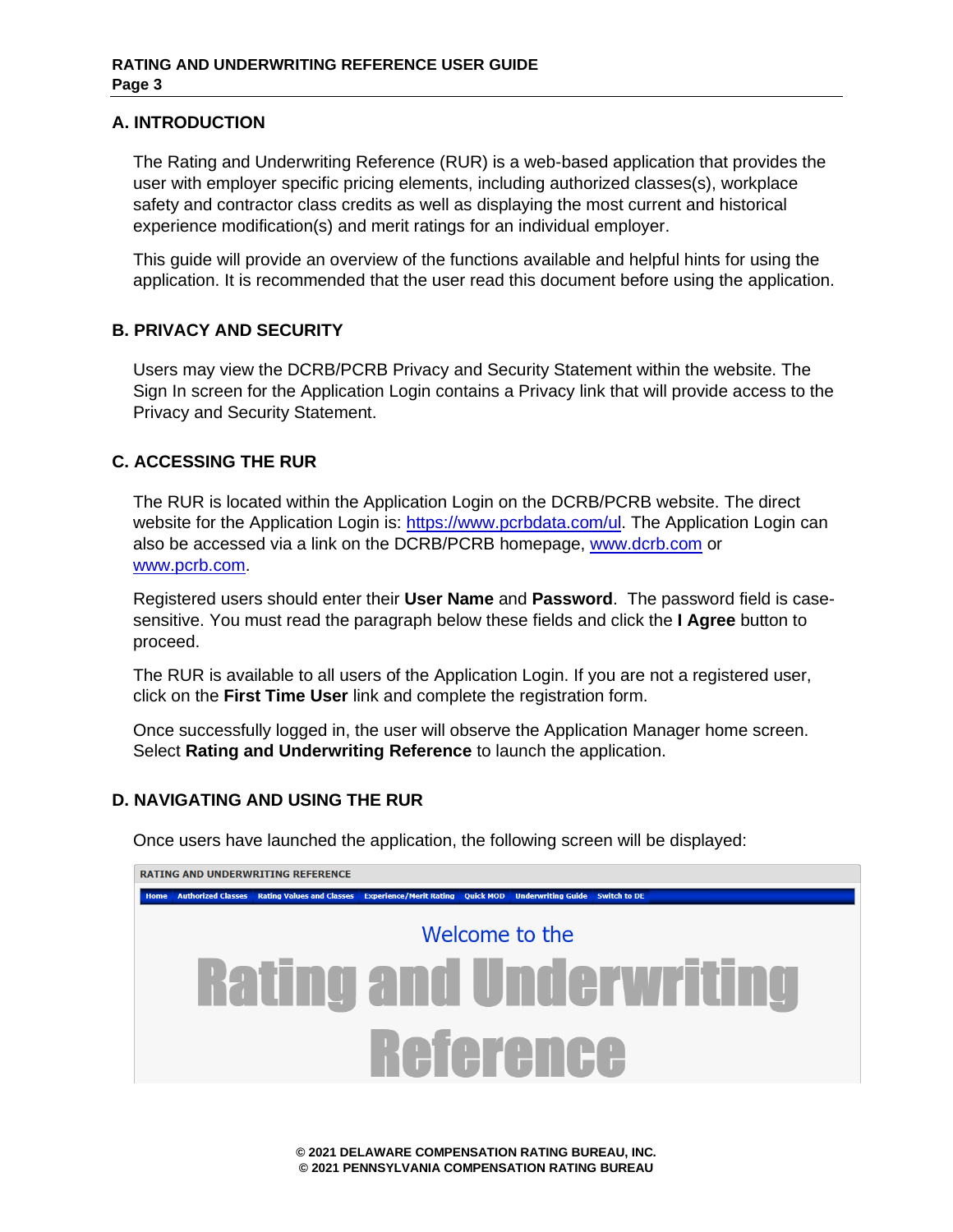The RUR displays results for only one state at a time. To toggle between Delaware and Pennsylvania, click on the *Switch to DE* or *Switch to PA* option found on the menu bar.

| <b>RATING AND UNDERWRITING REFERENCE</b> |  |                                                                                                                            |  |  |  |  |
|------------------------------------------|--|----------------------------------------------------------------------------------------------------------------------------|--|--|--|--|
|                                          |  | <b>Nome Authorized Classes   Rating Values and Classes   Experience/Merit Rating   Ouick MOD   Underwriting Guide   Sv</b> |  |  |  |  |

vitch to DE

The following tools are available from the RUR main menu options:

- Authorized Classes
- Rating Values and Classes
- Experience/Merit Rating
- Quick Mod
- Underwriting Guide

# <span id="page-3-0"></span>**E. AUTHORIZED CLASSES**

The Authorized Classes screen allows the user to enter a File/FEIN number or the name of the employer to display pertinent information relating to the employer with the "governing classification".

To search using File/FEIN number, select the File Number radio button and then enter a value for the File or FEIN number textbox. Click the Search button.

| AUTHORIZED CLASSES                        |                   |        |  |  |  |  |
|-------------------------------------------|-------------------|--------|--|--|--|--|
| $\odot$ File Number $\odot$ Employer Name |                   |        |  |  |  |  |
| File/FEIN Number:*                        | Enter file/Fein # |        |  |  |  |  |
|                                           |                   | Search |  |  |  |  |

To search using the name of employer, select the Employer Name radio button and then enter a value for the Employer Name textbox. Click the Search button.

| AUTHORIZED CLASSES            |                     |        |  |  |  |
|-------------------------------|---------------------|--------|--|--|--|
| ○ File Number   Employer Name |                     |        |  |  |  |
| <b>Employer Name:*</b>        | Enter employer name |        |  |  |  |
|                               |                     | Search |  |  |  |

**© 2021 DELAWARE COMPENSATION RATING BUREAU, INC. © 2021 PENNSYLVANIA COMPENSATION RATING BUREAU**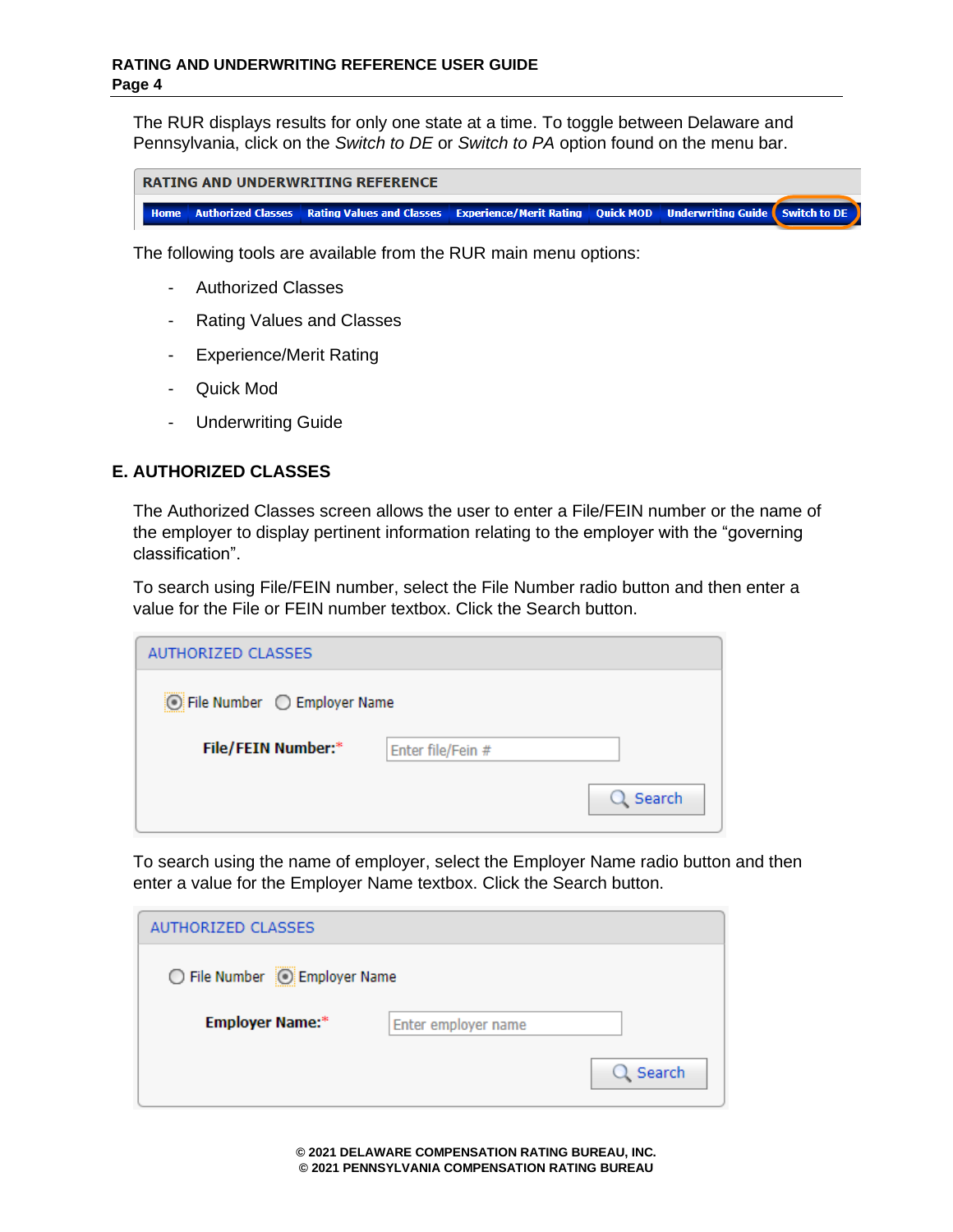A result is displayed when a match is found.

|                   | <b>File</b><br><b>Number</b>                                                                         | <b>FEIN</b> | <b>Employer Name</b> | <b>Employer Mailing Address</b> | <b>Class</b><br><b>Code</b> | <b>Mod/Merit</b>                | <b>Expiration</b><br><b>Date</b> |  |
|-------------------|------------------------------------------------------------------------------------------------------|-------------|----------------------|---------------------------------|-----------------------------|---------------------------------|----------------------------------|--|
| 999<br>$^{\circ}$ |                                                                                                      | *** 9999    | Test                 | 1 Test Way                      | 0006                        | Merit Adjustment -<br>5% Credit | 05/01/2022                       |  |
| Record(s): 1      |                                                                                                      |             |                      |                                 |                             |                                 |                                  |  |
|                   | Page 1 of 1 (1 items) $\left[\begin{array}{c c} 0 & 1 \end{array}\right]$<br>Page size: 10<br>$\vee$ |             |                      |                                 |                             |                                 |                                  |  |

The fields presented are File Number, partially masked FEIN Number, Employer Name, Employer Mailing Address, Governing Class Code, Mod/Merit and Expiration Date.

Click on the plus sign (+) to the left of the file number to see the details for the risk. Once expanded the user can use the Effective Date dropdown to view prior years.

|   | <b>File Number</b>                                                                   | <b>FEIN</b>             | <b>Employer Name</b>         | <b>Employer Mailing Address</b> |                     | <b>Class</b><br>Code          | Mod/Merit                       | <b>Expiration Date</b> |  |
|---|--------------------------------------------------------------------------------------|-------------------------|------------------------------|---------------------------------|---------------------|-------------------------------|---------------------------------|------------------------|--|
| Θ | 999                                                                                  | **** 9999               | Test                         | 1 Test Way                      |                     | 0006                          | Merit Adjustment -<br>5% Credit | 05/01/2022             |  |
|   | <b>Effective Date:</b>                                                               | 05/01/2021 - 05/01/2022 | $\vee$                       |                                 |                     |                               |                                 |                        |  |
|   |                                                                                      |                         | <b>Data History</b>          | <b>Authorized Classes</b>       |                     |                               |                                 |                        |  |
|   |                                                                                      | <b>Issue Date:</b>      | 02/03/2021                   | <b>Class</b>                    | <b>Rating Value</b> |                               | <b>Description</b>              |                        |  |
|   |                                                                                      | <b>Location:</b>        | 1                            |                                 |                     |                               |                                 |                        |  |
|   |                                                                                      | Mod/Merit:              | Merit Adjustment - 5% Credit |                                 |                     |                               |                                 |                        |  |
|   |                                                                                      | <b>Employer Name:</b>   | Test                         |                                 |                     |                               |                                 |                        |  |
|   |                                                                                      | <b>Address:</b>         | 1 Test Way                   |                                 |                     |                               |                                 |                        |  |
|   |                                                                                      | <b>County:</b>          | <b>Lycoming County</b>       |                                 |                     |                               |                                 |                        |  |
|   |                                                                                      |                         |                              | <b>Premium Credit</b>           |                     |                               |                                 |                        |  |
|   |                                                                                      |                         |                              | <b>Effective</b>                | <b>Class</b>        | <b>Description</b>            |                                 | <b>Rating Value</b>    |  |
|   |                                                                                      |                         |                              |                                 |                     |                               |                                 |                        |  |
|   |                                                                                      |                         |                              |                                 |                     |                               |                                 | Printer Version        |  |
|   |                                                                                      |                         | Record(s): 1                 |                                 |                     |                               |                                 |                        |  |
|   | Page 1 of 1 (1 items) $\left \left\langle \right $ [1] $\left \right\rangle \right $ |                         |                              |                                 |                     | Page size: 10<br>$\checkmark$ |                                 |                        |  |

Select the Printer Version button to generate a PDF of the experience or merit rating information for printing and/or download.

# <span id="page-4-0"></span>**F. RATING VALUES AND CLASSES**

The Rating Values and Classes screen allows the user to enter a classification code or classification wording to get more detailed information on the class.

| RATING VALUES AND CLASSES                                     |                                                 |
|---------------------------------------------------------------|-------------------------------------------------|
| <b>Classification Code:</b><br><b>Classification Wording:</b> | $-$ All $-$<br>$-$ All $-$<br>Clear<br>l Search |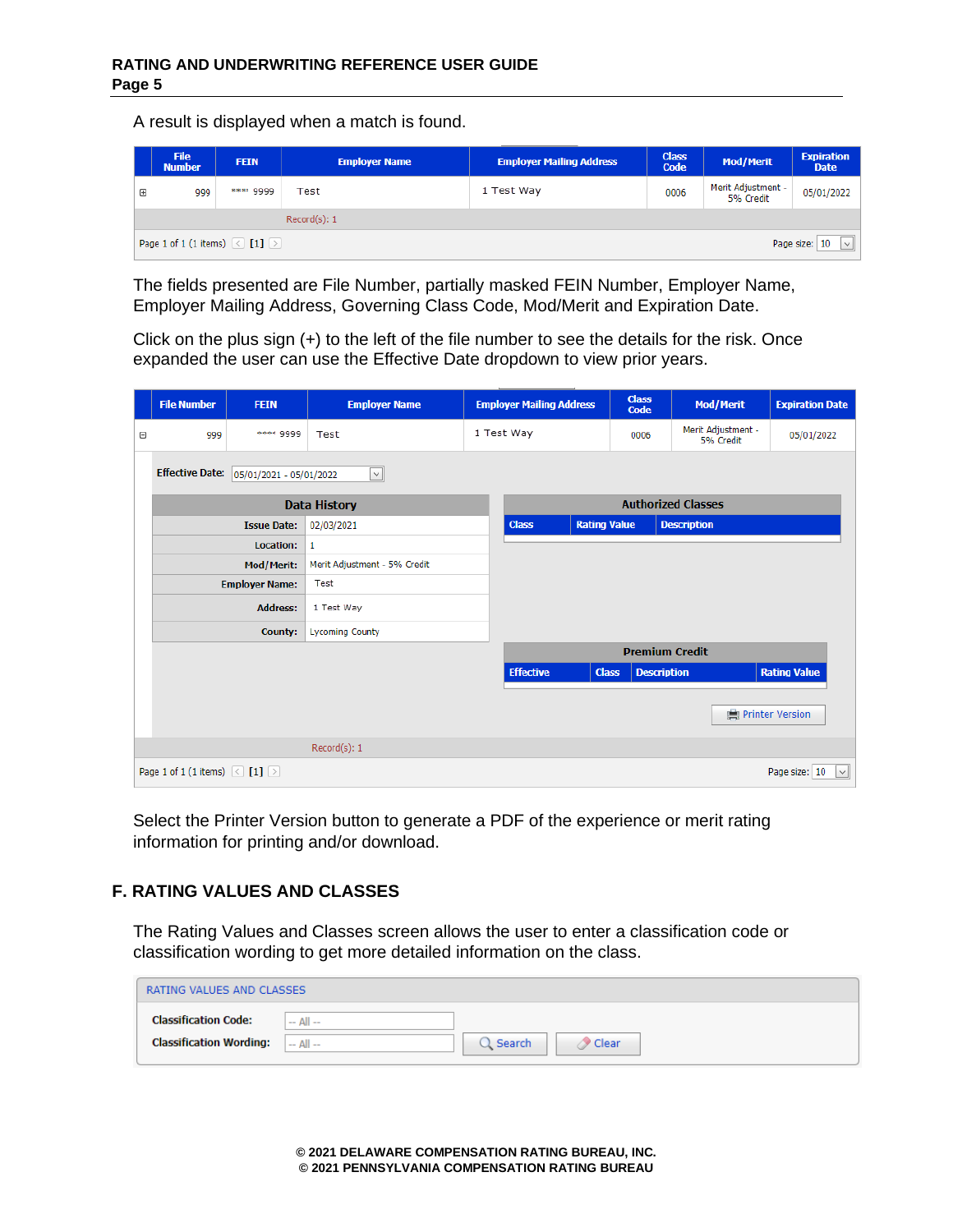When using the Classification Code search, the result screen will provide the class definition and the date that the classification was last amended. Click on the [+] button to expand the result and view additional information.

|   | RATING VALUES AND CLASSES                                                                                                                                                                                                                                                                                                                                                                                                                                                                                                                                                                                                                                                                                                                       |                                   |                        |                                                                                                                                                                                                                                                                                                                                                                                                              |  |  |  |  |
|---|-------------------------------------------------------------------------------------------------------------------------------------------------------------------------------------------------------------------------------------------------------------------------------------------------------------------------------------------------------------------------------------------------------------------------------------------------------------------------------------------------------------------------------------------------------------------------------------------------------------------------------------------------------------------------------------------------------------------------------------------------|-----------------------------------|------------------------|--------------------------------------------------------------------------------------------------------------------------------------------------------------------------------------------------------------------------------------------------------------------------------------------------------------------------------------------------------------------------------------------------------------|--|--|--|--|
|   | <b>Classification Code:</b><br><b>Classification Wording:</b>                                                                                                                                                                                                                                                                                                                                                                                                                                                                                                                                                                                                                                                                                   | 005<br>$-$ All $-$                |                        | Q Search<br>⊘ Clear                                                                                                                                                                                                                                                                                                                                                                                          |  |  |  |  |
|   | Select All                                                                                                                                                                                                                                                                                                                                                                                                                                                                                                                                                                                                                                                                                                                                      | <b>UnSelect All</b>               | <b>A</b> Export        |                                                                                                                                                                                                                                                                                                                                                                                                              |  |  |  |  |
|   | Code                                                                                                                                                                                                                                                                                                                                                                                                                                                                                                                                                                                                                                                                                                                                            |                                   | <b>Name</b>            |                                                                                                                                                                                                                                                                                                                                                                                                              |  |  |  |  |
| Θ | П                                                                                                                                                                                                                                                                                                                                                                                                                                                                                                                                                                                                                                                                                                                                               | 005                               | TREE PRUNING (12/1/09) |                                                                                                                                                                                                                                                                                                                                                                                                              |  |  |  |  |
|   | <b>Effective Date</b>                                                                                                                                                                                                                                                                                                                                                                                                                                                                                                                                                                                                                                                                                                                           | <b>Bureau Loss</b><br><b>Cost</b> | <b>Hazard Group</b>    |                                                                                                                                                                                                                                                                                                                                                                                                              |  |  |  |  |
|   | 04/01/2021                                                                                                                                                                                                                                                                                                                                                                                                                                                                                                                                                                                                                                                                                                                                      | \$6.43                            | F                      |                                                                                                                                                                                                                                                                                                                                                                                                              |  |  |  |  |
|   | 04/01/2020                                                                                                                                                                                                                                                                                                                                                                                                                                                                                                                                                                                                                                                                                                                                      | \$6.92                            | F                      |                                                                                                                                                                                                                                                                                                                                                                                                              |  |  |  |  |
|   | 04/01/2019                                                                                                                                                                                                                                                                                                                                                                                                                                                                                                                                                                                                                                                                                                                                      | \$8.02                            | F                      |                                                                                                                                                                                                                                                                                                                                                                                                              |  |  |  |  |
|   | 01/01/2019                                                                                                                                                                                                                                                                                                                                                                                                                                                                                                                                                                                                                                                                                                                                      | \$9.58                            | F                      |                                                                                                                                                                                                                                                                                                                                                                                                              |  |  |  |  |
|   | TREE PRUNING, Spraving, Repairing or Fumigating.<br>Applicable to businesses pruning, spraying, trimming or fumigating trees. These operations may require tree climbing using ladders<br>and/or ropes and/or aerial buckets. Code 005 applies to the whole tree work job or location, meaning Code 005 also includes ground<br>personnel whose job duties may include but are not necessarily limited to: chipping, cleanup activities, the removal and/or the<br>hauling away of tree limbs and debris regardless of whether or not a separate contract is written for tree pruning or lawn<br>maintenance and another contract is written for the removal, chipping, cleanup activities and/or the hauling away of tree limbs and<br>debris. |                                   |                        |                                                                                                                                                                                                                                                                                                                                                                                                              |  |  |  |  |
|   |                                                                                                                                                                                                                                                                                                                                                                                                                                                                                                                                                                                                                                                                                                                                                 |                                   |                        | Also includes generalist tree care service contractors that perform most or all of the above listed services or specialists principally<br>engaged in providing a single service (e.g., clearing the existing rights-of-way/tree pruning for utility lines). Code 005 further<br>contemplates tree removal that is incident to the employer's pruning, spraying, repairing, trimming or fumigating services. |  |  |  |  |
|   | OPERATIONS NOT INCLUDED:                                                                                                                                                                                                                                                                                                                                                                                                                                                                                                                                                                                                                                                                                                                        |                                   |                        |                                                                                                                                                                                                                                                                                                                                                                                                              |  |  |  |  |
|   |                                                                                                                                                                                                                                                                                                                                                                                                                                                                                                                                                                                                                                                                                                                                                 |                                   |                        | 1. Assign the applicable logging classification to logging businesses or clearing of land projects that include tree removal.                                                                                                                                                                                                                                                                                |  |  |  |  |
|   |                                                                                                                                                                                                                                                                                                                                                                                                                                                                                                                                                                                                                                                                                                                                                 |                                   |                        | 2. Separately rate to Code 012 landscaping or lawn cutting or maintenance.                                                                                                                                                                                                                                                                                                                                   |  |  |  |  |
|   | Page 1 of 1 (1 items) $\left \left\langle \right $ [1] $\left \right\rangle \right $<br>Page size: 10<br>$\checkmark$                                                                                                                                                                                                                                                                                                                                                                                                                                                                                                                                                                                                                           |                                   |                        |                                                                                                                                                                                                                                                                                                                                                                                                              |  |  |  |  |

Use the Classification Wording search by entering a word(s) that best describe the occupation that you are searching. All classifications that include the same word or group of words in the description will be returned. Click on the [+] button to expand the result and view additional information.

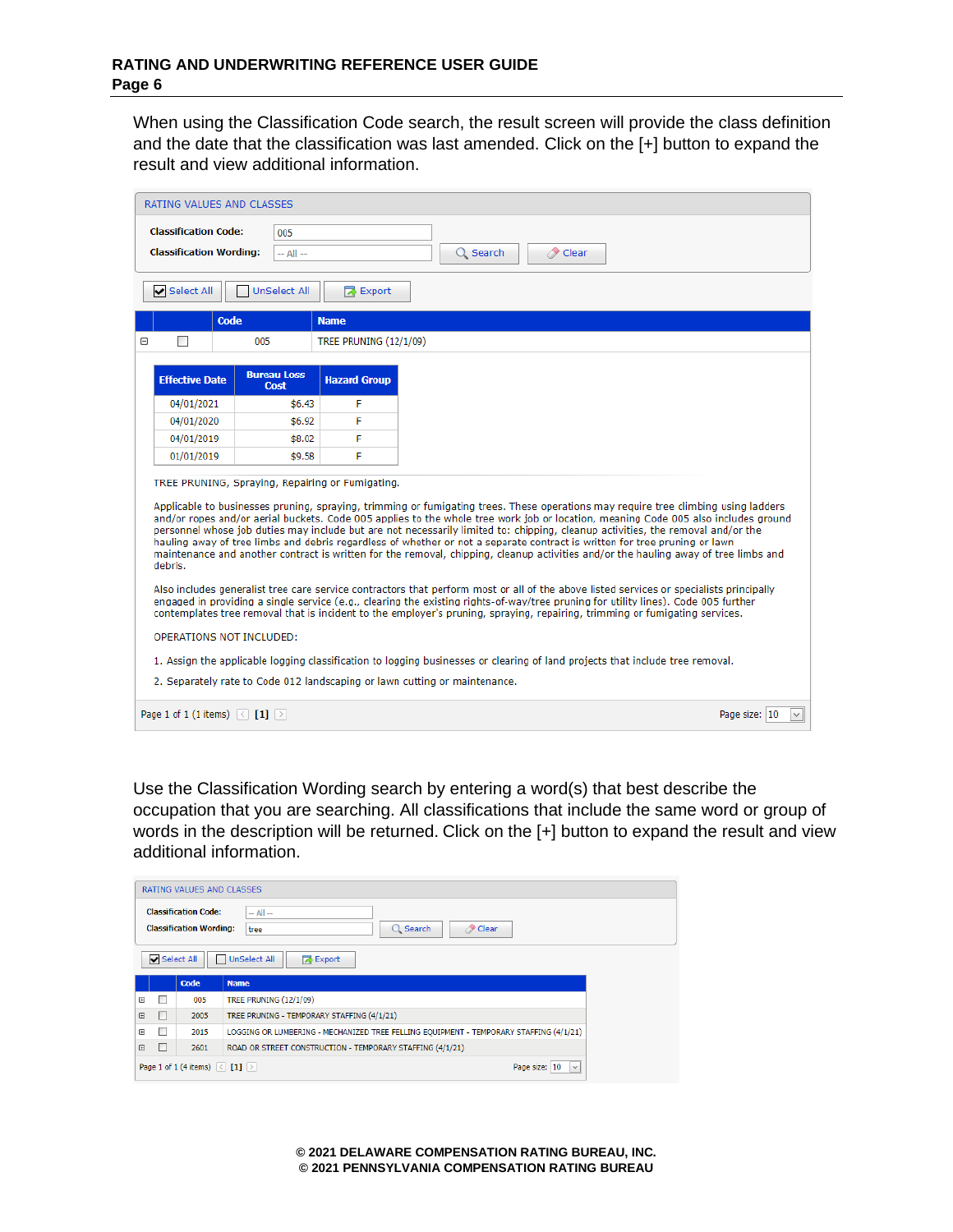# <span id="page-6-0"></span>**G. EXPERIENCE/MERIT RATING**

The Experience/Merit Rating screen provides the most up-to-date and historical experience and/or merit rating information by employer.

| Include:                      | $\checkmark$<br>$-$ Both $-$                      |
|-------------------------------|---------------------------------------------------|
| <b>File/FEIN Number:</b>      | $-$ All $-$                                       |
| <b>Insured's Name:</b>        | $-$ All $-$<br>$\checkmark$<br><b>Starts With</b> |
| <b>Class Code:</b>            | $-$ All $-$<br>$\checkmark$<br>Class Only         |
| County:                       | $\checkmark$<br>$-$ All $-$                       |
| <b>Expiration Date Range:</b> | $mm/dd/yyyy$ $\vee$<br>mm/dd/yyyy<br>$\vee$<br>To |
|                               |                                                   |
|                               |                                                   |

On the search screen enter as much (or as little) information as you wish to help refine your search. Fields left blank will include all results for that field.

Note: Only risks that have had a rating issued within the last two years will be shown. If no ratings have been issued for a risk within the last two years, the risk is dropped from the system.

**Include:**

• *Both* (default)

Selecting *Both* will display the most current search results for both experience rating and merit rating.

- *Experience Rating* returns risks that are experience rated.
- *Merit Rating* returns risks that are merit rated.

#### **File Number**

The file number is up to seven characters long. Leading zeros are not required. This is the file number issued by the PCRB or DCRB.

When two entries are returned for the same file number, this indicates that the employer operates multiple locations assigned to different direct employment classifications.

#### **FEIN Number**

A FEIN, also known as a federal tax identification number or an employer identification number (EIN), is issued to entities that do business in the United States. The FEIN is a unique nine-digit corporate ID number.

#### **Insured's Name**

Enter all or a portion of the employer's name to complete a search.

*Tip:* As this is a character string search, less is better when searching by name. To increase your success rate, limit the number of characters within this search. For example, when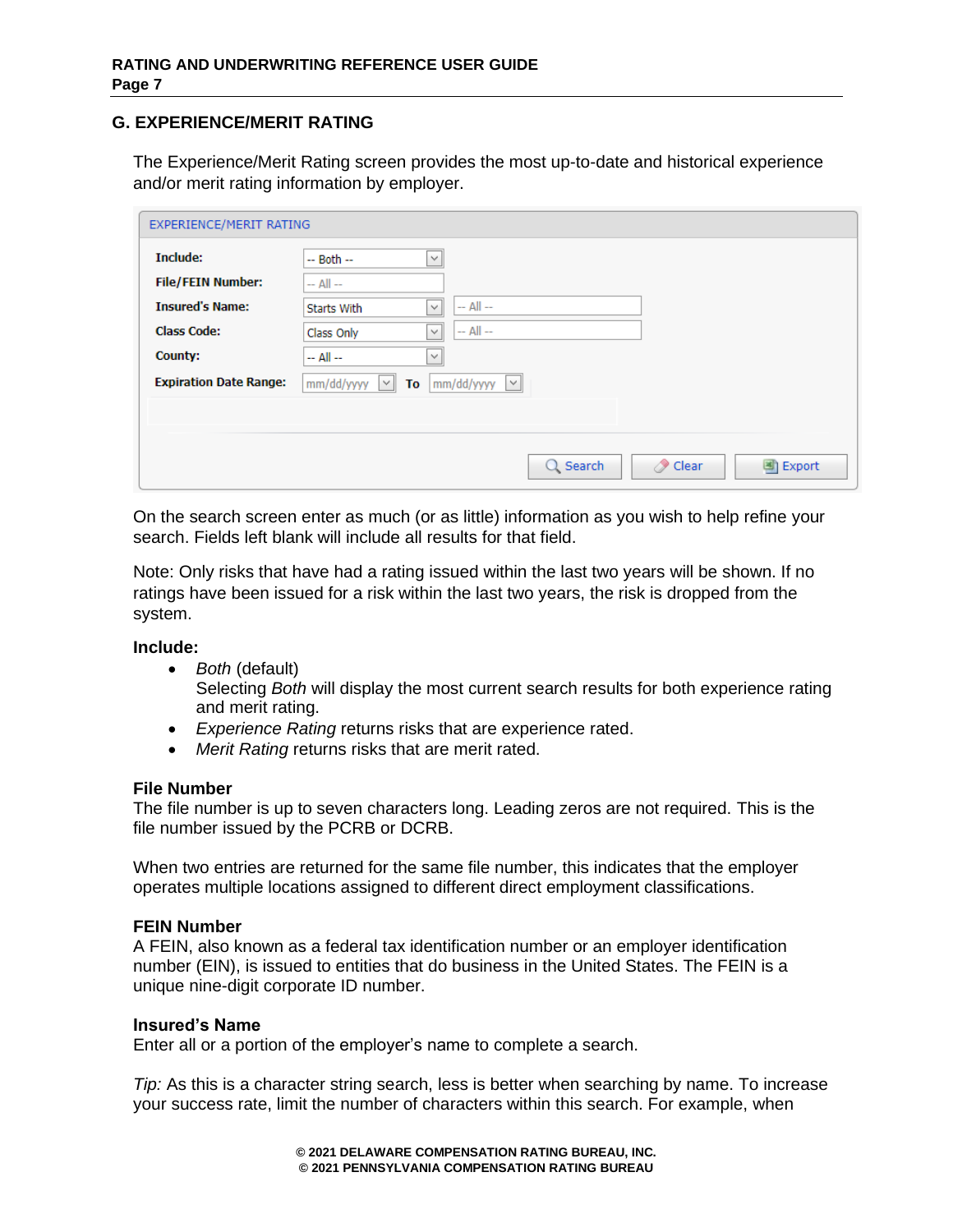searching *for Research & Technology Institute*, entering only *Research* will increase the number of matches returned.

## **Class Code**

- *Class Only* will display only those employers where the requested class is an authorized class.
- *Governing Class Only* will select those employers where the class requested is present as the governing class. The governing class is that classification other than the standard exceptions classifications which carries the largest amount of payroll exclusive of payroll of miscellaneous employees.
- *Class and Governing Class* will select those employers where the class requested is present as either an authorized class or governing class.

Governing class is selected from the most current unit statistical data for the individual employer. When unit statistical data is not available, the governing class field will be blank.

For experience rated risks you can select any one of the three search options, as all authorized classes and the governing class are displayed for each risk.

For merit rated risks, **only** the governing class and the merit adjustment class (9884, 9885, 9886) are displayed.

## **County**

Select the county you wish to search from the dropdown box or you may select "All Counties" which is the default. Results returned as *Operations in PA* or *Operations in DE* means that while the insured's mailing address may not be within the state, they have a location within the state.

# **Expiration Date Range**

Dates must be entered in MM/DD/YYYY format. To restrict your search to those risks that have an experience or merit rating with an expiration date within a specified range, enter that range here.

# **Search Results & Detail Screen**

When your search criteria match only a single risk, the details for that risk will be returned. When multiple risks match your search criteria, a results list will be displayed.

The results screen contains:

|   | <b>File</b><br><b>Number</b>                                                                                          | <b>Employer Mailing Address</b><br><b>FEIN</b><br><b>Employer Name</b> |      | <b>Class</b><br><b>Code</b> | <b>Mod/Merit</b> | <b>Expiration</b><br><b>Date</b> |            |  |
|---|-----------------------------------------------------------------------------------------------------------------------|------------------------------------------------------------------------|------|-----------------------------|------------------|----------------------------------|------------|--|
| ⊕ | *** 9999<br>999                                                                                                       |                                                                        | Test | 1 Test Way                  | 0006             | Merit Adjustment -<br>5% Credit  | 05/01/2022 |  |
|   | Record(s): 1                                                                                                          |                                                                        |      |                             |                  |                                  |            |  |
|   | Page 1 of 1 (1 items) $\left[\left\langle \right  \left[ 1 \right] \left[ \right. \right]$<br>Page size: 10<br>$\vee$ |                                                                        |      |                             |                  |                                  |            |  |

The fields presented are File Number, partially masked FEIN, Employer Name, Employer Mailing Address, Class Code, Mod/Merit and Expiration Date. The results screen can be sorted in either ascending or descending order by clicking on the column headings.

To see details for a particular risk, click on the plus sign (+) to the left of the file number.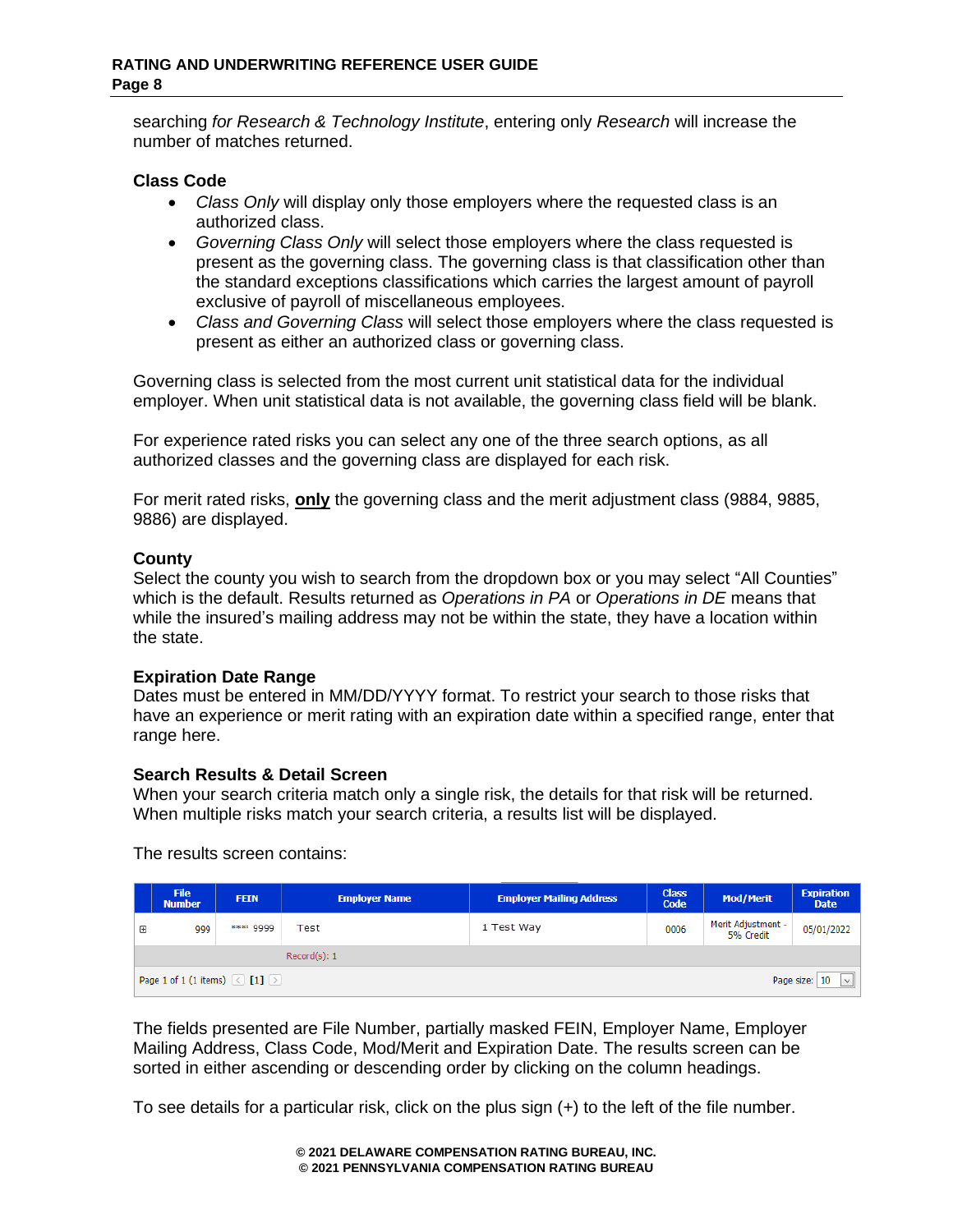Select a policy period from the Effective Date dropdown menu to display rating and class history for the selected policy effective date.

|   | <b>File Number</b>                      | <b>FEIN</b>             | <b>Employer Name</b>         | <b>Employer Mailing Address</b> |                     | <b>Class</b><br>Code | <b>Mod/Merit</b>                | <b>Expiration Date</b>        |  |
|---|-----------------------------------------|-------------------------|------------------------------|---------------------------------|---------------------|----------------------|---------------------------------|-------------------------------|--|
| Θ | 999                                     | **** 9999               | Test                         | 1 Test Way                      |                     | 0006                 | Merit Adjustment -<br>5% Credit | 05/01/2022                    |  |
|   | <b>Effective Date:</b>                  | 05/01/2021 - 05/01/2022 | $\checkmark$                 |                                 |                     |                      |                                 |                               |  |
|   |                                         |                         | <b>Data History</b>          | <b>Authorized Classes</b>       |                     |                      |                                 |                               |  |
|   |                                         | <b>Issue Date:</b>      | 02/03/2021                   | <b>Class</b>                    | <b>Rating Value</b> |                      | <b>Description</b>              |                               |  |
|   |                                         | Location:               | 1                            |                                 |                     |                      |                                 |                               |  |
|   |                                         | Mod/Merit:              | Merit Adjustment - 5% Credit |                                 |                     |                      |                                 |                               |  |
|   |                                         | <b>Employer Name:</b>   | Test                         |                                 |                     |                      |                                 |                               |  |
|   |                                         | <b>Address:</b>         | 1 Test Way                   |                                 |                     |                      |                                 |                               |  |
|   |                                         | <b>County:</b>          | <b>Lycoming County</b>       |                                 |                     |                      |                                 |                               |  |
|   |                                         |                         |                              | <b>Premium Credit</b>           |                     |                      |                                 |                               |  |
|   |                                         |                         |                              | <b>Effective</b>                | <b>Class</b>        | <b>Description</b>   |                                 | <b>Rating Value</b>           |  |
|   |                                         |                         |                              |                                 |                     |                      |                                 | Printer Version               |  |
|   |                                         |                         | Record(s): 1                 |                                 |                     |                      |                                 |                               |  |
|   | Page 1 of 1 (1 items) $\leq$ [1] $\geq$ |                         |                              |                                 |                     |                      |                                 | $\checkmark$<br>Page size: 10 |  |

## <span id="page-8-0"></span>**H. QUICK MOD**

The Quick Mod screen allows the user to search for the latest available Experience Modification or Merit Rating using the File Number or Federal Employer Identification Number (FEIN).

|                    |                              | <b>File/FEIN Number:*</b><br>999 | $Q$ Search                      |                   |                                 |
|--------------------|------------------------------|----------------------------------|---------------------------------|-------------------|---------------------------------|
| <b>File Number</b> | <b>FEIN</b><br><b>Number</b> | <b>Employer Name</b>             | <b>Effective</b><br><b>Date</b> | <b>Issue Date</b> | <b>Mod/Merit</b>                |
| 999                | **** 9999                    | Test                             | 05/01/2021                      | 02/03/2021        | Merit Adjustment -<br>5% Credit |

## <span id="page-8-1"></span>**I. UNDERWRITING GUIDE**

The Underwriting Guide screen allows the user to search for classification using a specific classification code or classification wording and effective date. The result screen will return all entries for a specific classification code.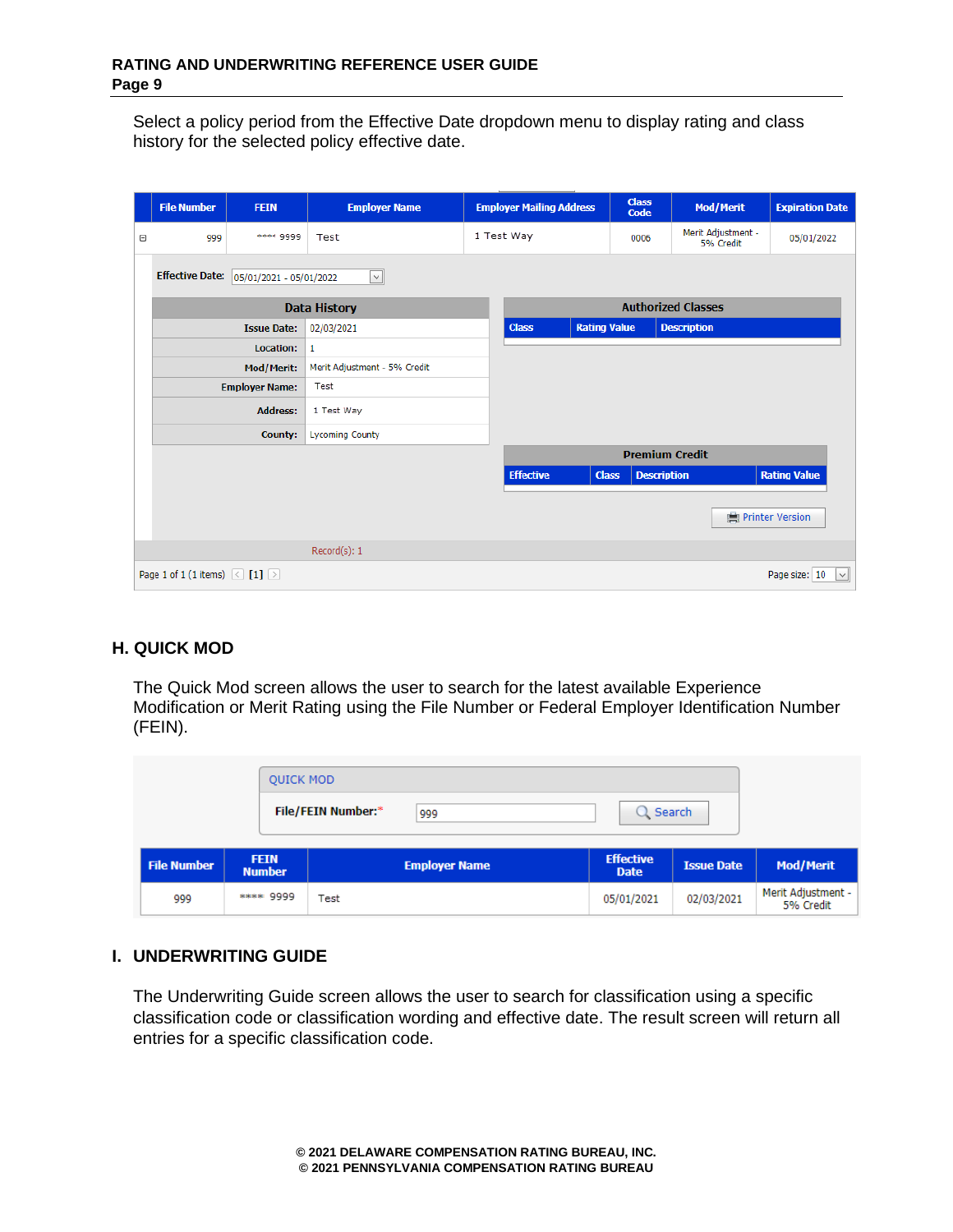#### **RATING AND UNDERWRITING REFERENCE USER GUIDE Page 10**

|             |                                                                                         | <b>Direct Employment Classification Code:</b> 5           |  |  |
|-------------|-----------------------------------------------------------------------------------------|-----------------------------------------------------------|--|--|
|             |                                                                                         | Effective Date: 04/01/2021<br>$\checkmark$                |  |  |
|             | Direct Employment Classification Wording:<br><b>Temporary Staffing 1</b><br>$-$ All $-$ |                                                           |  |  |
|             |                                                                                         | <b>O</b> Clear<br>Q Search                                |  |  |
| <b>Code</b> |                                                                                         | <b>Name</b>                                               |  |  |
| $\boxplus$  | 005                                                                                     | Orchard Work, Fumigating By Contractor                    |  |  |
| $\boxplus$  | 005                                                                                     | Orchard Work, Pruning By Contractor                       |  |  |
| Œ           | 005                                                                                     | Tree Pruning, Spraying, Repairing, Trimming Or Fumigating |  |  |

Click on the [+] button to the left of the class code to expand the result and view additional information.

| Code                                          | <b>Name</b>                                       |                     |                                                                                                                                                                                                                                                                                                                                                                                                                                                                                                                                                  |
|-----------------------------------------------|---------------------------------------------------|---------------------|--------------------------------------------------------------------------------------------------------------------------------------------------------------------------------------------------------------------------------------------------------------------------------------------------------------------------------------------------------------------------------------------------------------------------------------------------------------------------------------------------------------------------------------------------|
| 005<br>Orchard Work, Fumigating By Contractor |                                                   |                     |                                                                                                                                                                                                                                                                                                                                                                                                                                                                                                                                                  |
| Class Code: 005                               | Title/Last Date of Change: TREE PRUNING (12/1/09) |                     |                                                                                                                                                                                                                                                                                                                                                                                                                                                                                                                                                  |
| <b>Effective Date</b>                         | <b>Bureau Loss</b><br>Cost                        | <b>Hazard Group</b> |                                                                                                                                                                                                                                                                                                                                                                                                                                                                                                                                                  |
| 04/01/2021                                    | \$6.43                                            | F                   |                                                                                                                                                                                                                                                                                                                                                                                                                                                                                                                                                  |
| 04/01/2020                                    | \$6.92                                            | F                   |                                                                                                                                                                                                                                                                                                                                                                                                                                                                                                                                                  |
| 04/01/2019                                    | \$8.02                                            | F                   |                                                                                                                                                                                                                                                                                                                                                                                                                                                                                                                                                  |
| 01/01/2019                                    | \$9.58                                            | F                   |                                                                                                                                                                                                                                                                                                                                                                                                                                                                                                                                                  |
|                                               | TREE PRUNING, Spraying, Repairing or Fumigating.  |                     |                                                                                                                                                                                                                                                                                                                                                                                                                                                                                                                                                  |
| debris.                                       |                                                   |                     | personnel whose job duties may include but are not necessarily limited to: chipping, cleanup activities, the removal and/or the<br>hauling away of tree limbs and debris regardless of whether or not a separate contract is written for tree pruning or lawn                                                                                                                                                                                                                                                                                    |
|                                               |                                                   |                     | Also includes generalist tree care service contractors that perform most or all of the above listed services or specialists principally<br>engaged in providing a single service (e.g., clearing the existing rights-of-way/tree pruning for utility lines). Code 005 further<br>contemplates tree removal that is incident to the employer's pruning, spraying, repairing, trimming or fumigating services.                                                                                                                                     |
| OPERATIONS NOT INCLUDED:                      |                                                   |                     |                                                                                                                                                                                                                                                                                                                                                                                                                                                                                                                                                  |
|                                               |                                                   |                     | Applicable to businesses pruning, spraying, trimming or fumigating trees. These operations may require tree climbing using ladders<br>and/or ropes and/or aerial buckets. Code 005 applies to the whole tree work job or location, meaning Code 005 also includes ground<br>maintenance and another contract is written for the removal, chipping, cleanup activities and/or the hauling away of tree limbs and<br>1. Assign the applicable logging classification to logging businesses or clearing of land projects that include tree removal. |

If using the classification wording search, enter a word that best describes the occupation of the employer. The result screen will return all classifications where the word or words are part of the class description.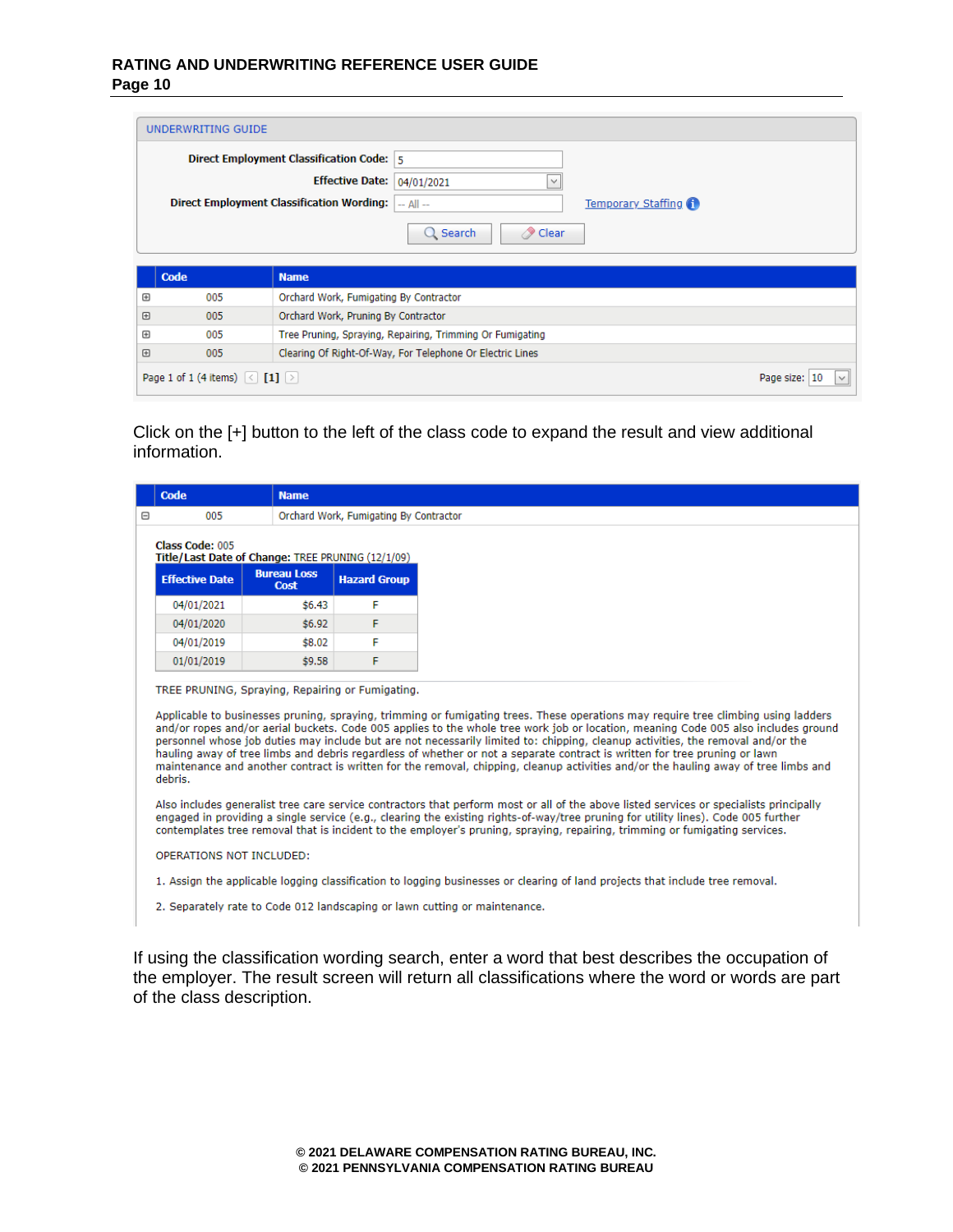#### **RATING AND UNDERWRITING REFERENCE USER GUIDE Page 11**

| UNDERWRITING GUIDE                             |                 |                             |
|------------------------------------------------|-----------------|-----------------------------|
| Direct Employment Classification Code:    All  |                 |                             |
| <b>Effective Date: 04/01/2021</b>              |                 | $\mathcal{A}$               |
| Direct Employment Classification Wording: tree |                 | <b>Temporary Staffing 1</b> |
|                                                | $\Omega$ Search | / Clear                     |

|                                                                                           | Code | <b>Name</b>                                                                  |  |
|-------------------------------------------------------------------------------------------|------|------------------------------------------------------------------------------|--|
| ⊕                                                                                         | 005  | Tree Pruning, Spraying, Repairing, Trimming Or Fumigating                    |  |
| ⊕                                                                                         | 012  | Street Or Road Landscape Planting And Maintenance - By Specialist Contractor |  |
| ⊕                                                                                         | 0013 | Christmas Tree Planting, Cultivating And Harvesting                          |  |
| ⊕                                                                                         | 0013 | Farm, Tree                                                                   |  |
| ⊕                                                                                         | 457  | Artificial Christmas Tree Mfg.                                               |  |
| ⊕                                                                                         | 473  | Christmas Tree Light Cord Sets Mfg.                                          |  |
| ⊕                                                                                         | 601  | Surfacing Or Resurfacing Of Road Or Street                                   |  |
| ⊕                                                                                         | 601  | Street Or Road Construction Or Maintenance - Scraping, Paving Or Repaving    |  |
| ⊕                                                                                         | 601  | Repaving - Street Or Road                                                    |  |
| ⊕                                                                                         | 601  | Paving Or Repaving, Road And Street                                          |  |
| Page 1 of 2 (18 items) $\left[\times\right]$ [1] $\left[\frac{2}{2}\right]$<br>Page size: |      |                                                                              |  |

# <span id="page-10-0"></span>**J. DEFINITION OF TERMS**

| <b>CONTINGENT</b>      | This indicates that an experience rating modification factor was<br>produced with missing unit statistical data, but met the minimum<br>data requirements set forth in the Experience Rating Plan<br>Manual. A mod can also be contingent for a unit or a specific unit<br>report level that contains errors that make it ineligible for<br>experience rating use.                      |
|------------------------|-----------------------------------------------------------------------------------------------------------------------------------------------------------------------------------------------------------------------------------------------------------------------------------------------------------------------------------------------------------------------------------------|
| <b>Not Qualified</b>   | Risk does not currently qualify for experience rating.                                                                                                                                                                                                                                                                                                                                  |
| <b>History</b>         | Up to five years of prior experience modification or merit rated<br>adjustment history are shown. If no ratings have been issued<br>within the prior 2 years, the records are removed from the<br>system.                                                                                                                                                                               |
| <b>Governing Class</b> | This is the classification other than the standard exception<br>classifications (951/953) which carries the largest amount of<br>payroll exclusive of payroll of miscellaneous employees.<br>Governing class is selected from the most current unit statistical<br>data for the individual employer. When unit statistical data is not<br>available, the Gov Class field will be blank. |
| Class                  | The current authorized classes for the selected risk.                                                                                                                                                                                                                                                                                                                                   |

# <span id="page-10-1"></span>**K. SEARCH TIPS**

**Search for merit ratings with a 5% credit** Search for Class 9885.